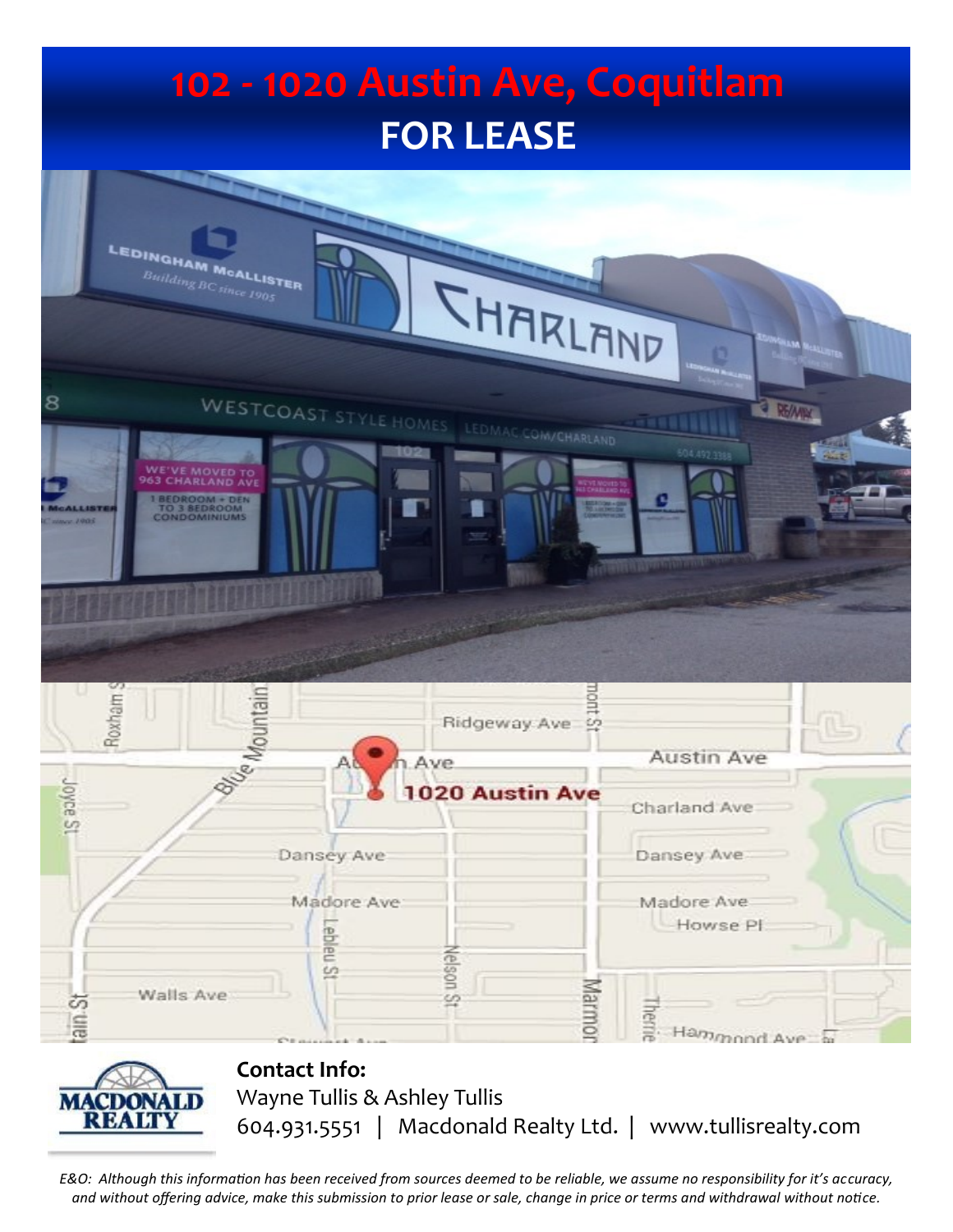## **102 - 1020 Austin Ave, Coquitlam FOR LEASE**





### **Location:**

Located on Austin Ave in the Austin Heights district of Coquitlam, this well established shopping centre offers excellent exposure, parking & access to public transit.

#### **Features:**

Opportunity to occupy 4828 SQFT of main floor retail space. Large open floor plan, great location for fitness or retail. Ample parking & signage is available. Corner unit offers great visibility to entire shopping centre. Surrounding tenants include RONA, John B Pub, Insurance Agency, Re/Max, Liquor Store, Cyclone Taylor Sports & many more!

### **Additional Info & Rates:**

-C2 commercial zoning -Immediate Possession Available

Basic Rent \$21.00 per sqft Op Cost \$14.43 per sqft (includes property Taxes & property management, sewer, water & common area maintenance)

### **Total Per Mth = \$14,254.67**

*-Monthly rent subject to 5% GST -Additional cost for pylon signage* 



**Contact Info:** Wayne Tullis & Ashley Tullis 604.931.5551 | Macdonald Realty Ltd. | www.tullisrealty.com

*E&O: Although this information has been received from sources deemed to be reliable, we assume no responsibility for it's accuracy, and without offering advice, make this submission to prior lease or sale, change in price or terms and withdrawal without notice.*